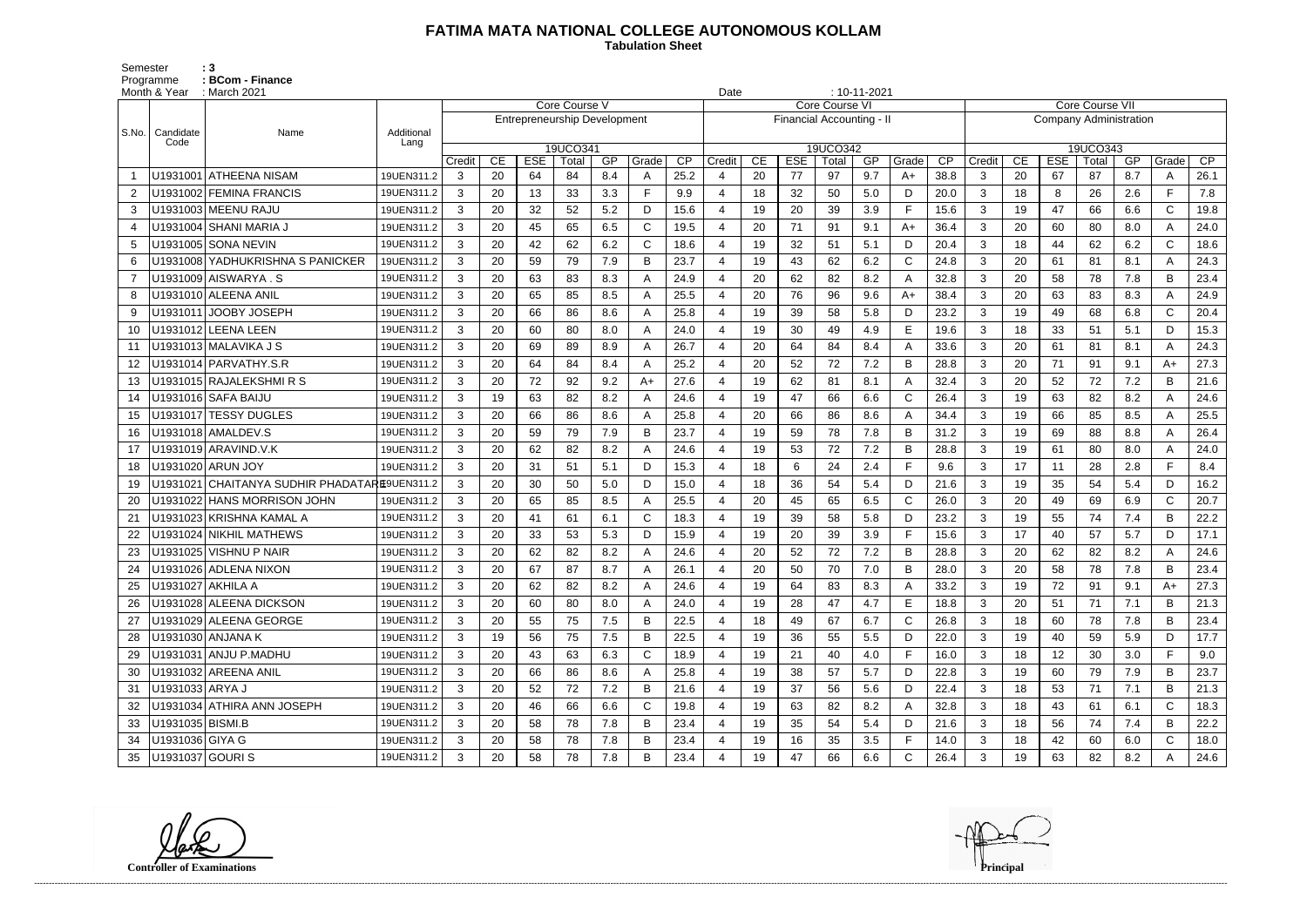|               |                          |                                   |                    | Core Course V<br><b>Entrepreneurship Development</b> |          |                  |             |           |                       |            |                           | Core Course VI |                 |             |           |              |           |                   | Core Course VII               |                              |             |           |              |           |  |
|---------------|--------------------------|-----------------------------------|--------------------|------------------------------------------------------|----------|------------------|-------------|-----------|-----------------------|------------|---------------------------|----------------|-----------------|-------------|-----------|--------------|-----------|-------------------|-------------------------------|------------------------------|-------------|-----------|--------------|-----------|--|
|               |                          |                                   |                    |                                                      |          |                  |             |           |                       |            | Financial Accounting - II |                |                 |             |           |              |           |                   | <b>Company Administration</b> |                              |             |           |              |           |  |
| $ $ S.No. $ $ | Candidate<br>Code        | Name                              | Additional<br>Lang |                                                      |          |                  |             |           |                       |            |                           |                |                 |             |           |              |           |                   |                               |                              |             |           |              |           |  |
|               |                          |                                   |                    |                                                      |          |                  | 19UCO341    |           |                       |            |                           |                |                 | 19UCO342    |           |              |           |                   |                               |                              | 19UCO343    |           |              |           |  |
| 36            |                          | U1931038   JANANY.J               | 19UEN311.2         | Credit<br>3                                          | CE<br>18 | <b>ESE</b><br>48 | Total<br>66 | GP<br>6.6 | Grade<br>$\mathsf{C}$ | CP<br>19.8 | Credit                    | CE<br>18       | <b>ESE</b><br>3 | Total<br>21 | GP<br>2.1 | Grade<br>F   | CP<br>8.4 | Credit<br>3       | CE<br>17                      | <b>ESE</b><br>$\overline{2}$ | Total<br>19 | GP<br>1.9 | Grade<br>F   | CP<br>5.7 |  |
| 37            | U1931039 JANET.X         |                                   | 19UEN311.2         | 3                                                    | 20       | 67               | 87          | 8.7       | Α                     | 26.1       | 4                         | 19             | 28              | 47          | 4.7       | E            | 18.8      | 3                 | 19                            | 45                           | 64          | 6.4       | $\mathsf{C}$ | 19.2      |  |
|               |                          | U1931040 JINZA.J.BENJAMIN         |                    |                                                      |          |                  |             |           |                       |            | $\overline{4}$            |                |                 |             |           | $\mathsf C$  | 24.4      |                   |                               |                              |             |           | F.           |           |  |
| 38            |                          |                                   | 19UEN311.2         | 3                                                    | 20       | 45               | 65          | 6.5       | С                     | 19.5       |                           | 19             | 42              | 61          | 6.1       | F            |           | 3                 | 19                            | 23                           | 42          | 4.2       |              | 12.6      |  |
| 39            |                          | U1931041│JYOTHIKA P               | 19UEN311.2         | 3                                                    | 19       | 38               | 57          | 5.7       | D                     | 17.1       |                           | 19             | 20              | 39          | 3.9       |              | 15.6      | 3                 | 18                            | 41                           | 59          | 5.9       | D            | 17.7      |  |
| 40            |                          | U1931042 MOBI JACOB               | 19UEN311.2         | 3                                                    | 20       | 70               | 90          | 9.0       | $A+$                  | 27.0       |                           | 20             | 72              | 92          | 9.2       | $A+$         | 36.8      | 3                 | 20                            | 51                           | 71          | 7.1       | B            | 21.3      |  |
| 41            |                          | U1931043 NANCY SAJEEV             | 19UEN311.2         | 3                                                    | 20       | 49               | 69          | 6.9       | С                     | 20.7       |                           | 20             | 41              | 61          | 6.1       | $\mathsf{C}$ | 24.4      | 3                 | 19                            | 53                           | 72          | 7.2       | B            | 21.6      |  |
| 42            |                          | U1931044 PRINCY GEORGE            | 19UEN311.2         | 3                                                    | 20       | 71               | 91          | 9.1       | A+                    | 27.3       |                           | 20             | 76              | 96          | 9.6       | $A+$         | 38.4      | 3                 | 20                            | 66                           | 86          | 8.6       | A            | 25.8      |  |
| 43            | U1931045 RUPA.S          |                                   | 19UEN311.2         | 3                                                    | 20       | 48               | 68          | 6.8       | C.                    | 20.4       | 4                         | 18             | 12              | 30          | 3.0       | F            | 12.0      | 3                 | 17                            | 32                           | 49          | 4.9       | E            | 14.7      |  |
| 44            |                          | U1931046 S.E.AMALA                | 19UEN311.2         | 3                                                    | 20       | 36               | 56          | 5.6       | D                     | 16.8       |                           | 19             | 44              | 63          | 6.3       | $\mathsf{C}$ | 25.2      | 3                 | 18                            | 15                           | 33          | 3.3       | Е            | 9.9       |  |
| 45            |                          | U1931047 SANCHANA.M               | 19UEN311.2         | 3                                                    | 20       | 59               | 79          | 7.9       | B                     | 23.7       |                           | 19             | 53              | 72          | 7.2       | B            | 28.8      | 3                 | 19                            | 60                           | 79          | 7.9       | B            | 23.7      |  |
| 46            |                          | U1931048 SINCY JOSE               | 19UEN311.2         | 3                                                    | 20       | 65               | 85          | 8.5       |                       | 25.5       |                           | 20             | 64              | 84          | 8.4       | A            | 33.6      | 3                 | 20                            | 65                           | 85          | 8.5       | A            | 25.5      |  |
| 47            |                          | U1931049 SONA ANNA SHAJ           | 19UEN311.2         | 3                                                    | 20       | 71               | 91          | 9.1       | A+                    | 27.3       |                           | 20             | 58              | 78          | 7.8       | B            | 31.2      | 3                 | 20                            | 53                           | 73          | 7.3       | B            | 21.9      |  |
| 48            |                          | U1931050 SONA ELIZABETH           | 19UEN311.2         | 3                                                    | 20       | 60               | 80          | 8.0       | A                     | 24.0       |                           | 20             | 30              | 50          | 5.0       | D            | 20.0      | 3                 | 20                            | 57                           | 77          | 7.7       | B            | 23.1      |  |
| 49            |                          | U1931051 TIRZAH SUSAN THOMAS      | 19UEN311.2         | 3                                                    | 20       | 58               | 78          | 7.8       | B                     | 23.4       |                           | 20             | 40              | 60          | 6.0       | $\mathsf C$  | 24.0      | 3                 | 19                            | 49                           | 68          | 6.8       | $\mathsf{C}$ | 20.4      |  |
| 50            |                          | U1931052 VARSHA SHAJI             | 19UEN311.2         | 3                                                    | 18       | 10               | 28          | 2.8       | F                     | 8.4        |                           | 19             |                 | 20          | 2.0       | F            | 8.0       | 3                 | 17                            | 3                            | 20          | 2.0       | F.           | 6.0       |  |
| 51            |                          | U1931053 ABHISHEK BABU            | 19UEN311.2         | 3                                                    | 18       | 31               | 49          | 4.9       | Е                     | 14.7       |                           | 18             | 39              | 57          | 5.7       | D            | 22.8      | 3                 | 17                            | 8                            | 25          | 2.5       | F.           | 7.5       |  |
| 52            |                          | U1931054 ABIN JACOB JOHN          | 19UEN311.2         | 3                                                    | 19       | 48               | 67          | 6.7       | C                     | 20.1       | 4                         | 18             | 35              | 53          | 5.3       | D            | 21.2      | 3                 | 18                            | 40                           | 58          | 5.8       | D            | 17.4      |  |
| 53            |                          | U1931055 AGNEL AJITH              | 19UEN311.2         | 3                                                    | $\Omega$ | Ab               | $\Omega$    | 0.0       |                       | 0.0        | $\overline{4}$            | $\mathbf 0$    | Ab              | $\mathbf 0$ | 0.0       | F            | 0.0       | 3                 | $\mathbf 0$                   | Ab                           | $\mathbf 0$ | 0.0       | F            | 0.0       |  |
| 54            |                          | U1931056 AJITH N SARMA            | 19UEN311.2         | 3                                                    | 20       | 53               | 73          | 7.3       | B                     | 21.9       |                           | 18             | 39              | 57          | 5.7       | D            | 22.8      | 3                 | 19                            | 55                           | 74          | 7.4       | B            | 22.2      |  |
| 55            |                          | U1931057 AKASH ANTONY             | 19UEN311.2         | 3                                                    | 20       | 62               | 82          | 8.2       |                       | 24.6       |                           | 18             | 51              | 69          | 6.9       | $\mathsf{C}$ | 27.6      | 3                 | 19                            | 50                           | 69          | 6.9       | $\mathsf{C}$ | 20.7      |  |
| 56            |                          | U1931059 ALEN SILVESTER MILTON    | 19UEN311.2         | 3                                                    | 20       | 41               | 61          | 6.1       | С                     | 18.3       |                           | 18             | 10              | 28          | 2.8       | E            | 11.2      | 3                 | 18                            | 11                           | 29          | 2.9       | F.           | 8.7       |  |
| 57            |                          | U1931060 AMAL HARI                | 19UEN311.2         | 3                                                    | 20       | 35               | 55          | 5.5       | D                     | 16.5       |                           | 18             | 8               | 26          | 2.6       | $\mathsf{F}$ | 10.4      | 3                 | 17                            | $\overline{7}$               | 24          | 2.4       | F.           | 7.2       |  |
| 58            |                          | U1931061 AMAL KRISHNA P V         | 19UEN311.2         | 3                                                    | 20       | 56               | 76          | 7.6       | B                     | 22.8       |                           | 18             | 61              | 79          | 7.9       | B            | 31.6      | 3                 | 19                            | 48                           | 67          | 6.7       | $\mathsf{C}$ | 20.1      |  |
| 59            |                          | U1931062 ASWAN V                  | 19UEN311.2         | 3                                                    | 20       | 38               | 58          | 5.8       | D                     | 17.4       |                           | 18             | 18              | 36          | 3.6       | $\mathsf{F}$ | 14.4      | 3                 | 18                            | 20                           | 38          | 3.8       | Е            | 11.4      |  |
| 60            |                          | U1931063 DHANUS NAIR S            | 19UEN311.2         | $\mathbf{r}$                                         | 20       | 55               | 75<br>7 J   | $7.5$     | D                     | 22.5       |                           | 18             | 21<br>$\sim$ 1  | 39          | 3.9       | E.           | 15.6      | $\mathbf{R}$<br>ັ | 18                            | 39                           | 57          | 5.7       | D.           | 17.1      |  |
| 61            | U1931064 ELROY.S         |                                   | 19UEN311.2         | 3                                                    | 20       | 52               | 72          | 7.2       | B                     | 21.6       |                           | 18             | 41              | 59          | 5.9       | D            | 23.6      | $\mathbf{3}$      | 18                            | 15                           | 33          | 3.3       | F.           | 9.9       |  |
|               |                          | 62   U1931065   GOODWIN M XAVIOUR | 19UEN311.2         | 3                                                    | 20       | 46               | 66          | 6.6       | C                     | 19.8       |                           | 20             | 43              | 63          | 6.3       | C            | 25.2      | $\mathbf{3}$      | 19                            | 46                           | 65          | 6.5       | C            | 19.5      |  |
|               |                          | 63   U1931066   MUHAMMAD ANAZ N   | 19UEN311.2         | 3                                                    | 20       | 45               | 65          | 6.5       | C                     | 19.5       | 4                         | 20             | 35              | 55          | 5.5       | D            | 22.0      | $\mathbf{3}$      | 19                            | 65                           | 84          | 8.4       | A            | 25.2      |  |
| 64            |                          | U1931067 ROSHAN RAFI              | 19UEN311.2         | 3                                                    | 19       | 53               | 72          | 7.2       | В                     | 21.6       |                           | 19             | 65              | 84          | 8.4       | A            | 33.6      | $\mathbf{3}$      | 19                            | 49                           | 68          | 6.8       | $\mathsf{C}$ | 20.4      |  |
| 65            |                          | U1931068 SONU SEBASTIAN           | 19UEN311.2         | 3                                                    | 20       | 46               | 66          | 6.6       | C                     | 19.8       | 4                         | 18             | 20              | 38          | 3.8       | F.           | 15.2      | $\mathbf{3}$      | 18                            | 38                           | 56          | 5.6       | D            | 16.8      |  |
| 66            |                          | U1931069 SREEJITH S               | 19UEN311.2         | 3                                                    | 20       | 28               | 48          | 4.8       | E.                    | 14.4       |                           | 18             | 28              | 46          | 4.6       | E            | 18.4      | 3                 | 17                            | 9                            | 26          | 2.6       |              | 7.8       |  |
| 67            |                          | U1931070   VIGHNESH B             | 19UEN311.2         | 3                                                    | 20       | 73               | 93          | 9.3       | A+                    | 27.9       |                           | 20             | 76              | 96          | 9.6       | $A+$         | 38.4      | $\mathbf{3}$      | 19                            | 62                           | 81          | 8.1       | A            | 24.3      |  |
|               | 68   U1931071   VISHNU.B |                                   | 19UEN311.2         | 3                                                    | 19       | 55               | 74          | 7.4       | B                     | 22.2       | 4                         | 18             | 11              | 29          | 2.9       | F.           | 11.6      | $\mathbf{3}$      | 17                            | 38                           | 55          | 5.5       | D            | 16.5      |  |
|               |                          | 69   U1931072   VISHNU.M          | 19UEN311.2         | 3                                                    | 20       | 28               | 48          | 4.8       | Е                     | 14.4       |                           | 18             | 12              | 30          | 3.0       | F            | 12.0      | $\mathbf{3}$      | 18                            | 21                           | 39          | 3.9       | F            | 11.7      |  |

**Controller of Examinations Principal**

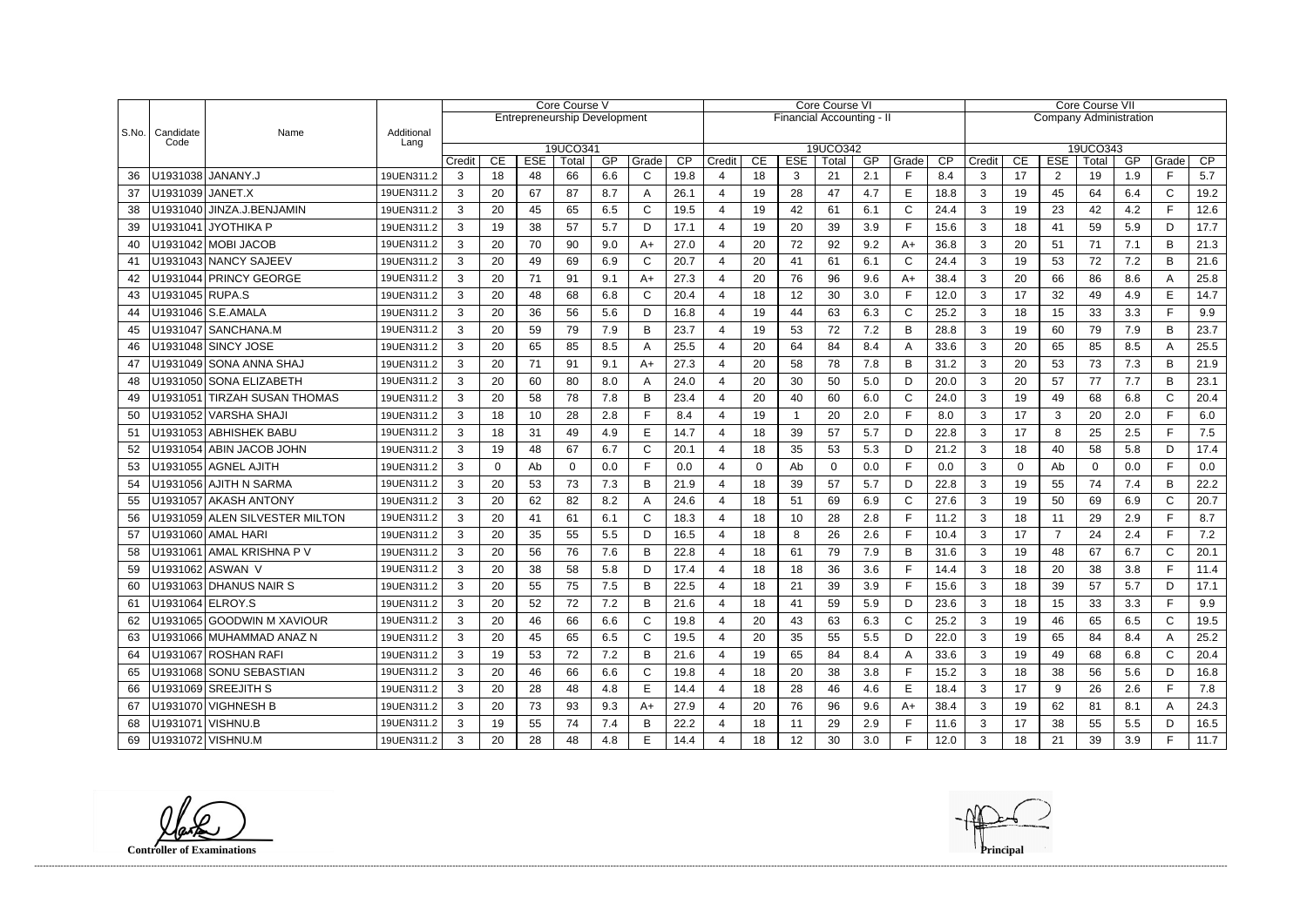|                |                   |                                              |                    |        |                                                                                                                 |    | <b>Complementary Course III</b> |     |              | <b>Elective Course I</b>    |                         |    |                |    |           |              |      |  |
|----------------|-------------------|----------------------------------------------|--------------------|--------|-----------------------------------------------------------------------------------------------------------------|----|---------------------------------|-----|--------------|-----------------------------|-------------------------|----|----------------|----|-----------|--------------|------|--|
|                |                   |                                              |                    |        |                                                                                                                 |    | E-Business                      |     |              | <b>Financial Management</b> |                         |    |                |    |           |              |      |  |
| S.No.          | Candidate<br>Code | Name                                         | Additional<br>Lang |        |                                                                                                                 |    |                                 |     |              |                             |                         |    |                |    |           |              |      |  |
|                |                   |                                              |                    | Credit | 19UCO331<br>19UCO361.1<br>CP<br>CE<br><b>ESE</b><br>GP<br>CE<br><b>ESE</b><br>Grade<br>Credit<br>Total<br>Total |    |                                 |     |              |                             |                         |    |                |    |           | Grade        | CP   |  |
|                |                   | U1931001 ATHEENA NISAM                       | 19UEN311.2         | 3      | 20                                                                                                              | 70 | 90                              | 9.0 | $A+$         | 27.0                        | 4                       | 20 | 70             | 90 | GP<br>9.0 | $A+$         | 36.0 |  |
| $\overline{2}$ |                   | U1931002 FEMINA FRANCIS                      | 19UEN311.2         | 3      | 18                                                                                                              | 16 | 34                              | 3.4 | F            | 10.2                        | 4                       | 18 | 4              | 22 | 2.2       | F            | 8.8  |  |
| 3              |                   | U1931003 MEENU RAJU                          | 19UEN311.2         | 3      | 19                                                                                                              | 42 | 61                              | 6.1 | $\mathsf{C}$ | 18.3                        | 4                       | 18 | 20             | 38 | 3.8       | F            | 15.2 |  |
| $\overline{4}$ |                   | U1931004 SHANI MARIA J                       | 19UEN311.2         | 3      | 20                                                                                                              | 66 | 86                              | 8.6 | Α            | 25.8                        | 4                       | 20 | 61             | 81 | 8.1       | A            | 32.4 |  |
| 5              |                   | U1931005 SONA NEVIN                          | 19UEN311.2         | 3      | 18                                                                                                              | 56 | 74                              | 7.4 | B            | 22.2                        | 4                       | 19 | 21             | 40 | 4.0       | F            | 16.0 |  |
| 6              |                   | U1931008 YADHUKRISHNA S PANICKER             | 19UEN311.2         | 3      | 19                                                                                                              | 62 | 81                              | 8.1 | A            | 24.3                        | 4                       | 20 | 60             | 80 | 8.0       | A            | 32.0 |  |
| $\overline{7}$ |                   | U1931009 AISWARYA.S                          | 19UEN311.2         | 3      | 20                                                                                                              | 74 | 94                              | 9.4 | $A+$         | 28.2                        | $\overline{\mathbf{4}}$ | 20 | 51             | 71 | 7.1       | B            | 28.4 |  |
| 8              |                   | U1931010 ALEENA ANIL                         | 19UEN311.2         | 3      | 20                                                                                                              | 73 | 93                              | 9.3 | $A+$         | 27.9                        | 4                       | 20 | 58             | 78 | 7.8       | B            | 31.2 |  |
| 9              |                   | U1931011 JOOBY JOSEPH                        | 19UEN311.2         | 3      | 20                                                                                                              | 65 | 85                              | 8.5 | Α            | 25.5                        | 4                       | 19 | 40             | 59 | 5.9       | D            | 23.6 |  |
| 10             |                   | U1931012 LEENA LEEN                          | 19UEN311.2         | 3      | 19                                                                                                              | 60 | 79                              | 7.9 | B            | 23.7                        | 4                       | 19 | 20             | 39 | 3.9       | F            | 15.6 |  |
| 11             |                   | U1931013 MALAVIKA J S                        | 19UEN311.2         | 3      | 20                                                                                                              | 67 | 87                              | 8.7 | A            | 26.1                        | 4                       | 20 | 68             | 88 | 8.8       | A            | 35.2 |  |
| 12             |                   | U1931014 PARVATHY.S.R                        | 19UEN311.2         | 3      | 19                                                                                                              | 71 | 90                              | 9.0 | $A+$         | 27.0                        | $\overline{\mathbf{4}}$ | 20 | 52             | 72 | 7.2       | B            | 28.8 |  |
| 13             |                   | U1931015 RAJALEKSHMIRS                       | 19UEN311.2         | 3      | 20                                                                                                              | 56 | 76                              | 7.6 | B            | 22.8                        | 4                       | 19 | 31             | 50 | 5.0       | D            | 20.0 |  |
| 14             |                   | U1931016 SAFA BAIJU                          | 19UEN311.2         | 3      | 19                                                                                                              | 67 | 86                              | 8.6 | Α            | 25.8                        | 4                       | 20 | 49             | 69 | 6.9       | $\mathsf{C}$ | 27.6 |  |
| 15             |                   | U1931017 TESSY DUGLES                        | 19UEN311.2         | 3      | 19                                                                                                              | 74 | 93                              | 9.3 | $A+$         | 27.9                        | 4                       | 19 | 64             | 83 | 8.3       | Α            | 33.2 |  |
| 16             |                   | U1931018 AMALDEV.S                           | 19UEN311.2         | 3      | 19                                                                                                              | 61 | 80                              | 8.0 | A            | 24.0                        | 4                       | 19 | 30             | 49 | 4.9       | E            | 19.6 |  |
| 17             |                   | U1931019 ARAVIND.V.K                         | 19UEN311.2         | 3      | 19                                                                                                              | 62 | 81                              | 8.1 | Α            | 24.3                        | $\overline{\mathbf{4}}$ | 20 | 52             | 72 | 7.2       | B            | 28.8 |  |
| 18             |                   | U1931020 ARUN JOY                            | 19UEN311.2         | 3      | 17                                                                                                              | 28 | 45                              | 4.5 | E            | 13.5                        | 4                       | 19 | 1              | 20 | 2.0       | F            | 8.0  |  |
| 19             |                   | U1931021 CHAITANYA SUDHIR PHADATARE9UEN311.2 |                    | 3      | 19                                                                                                              | 35 | 54                              | 5.4 | D            | 16.2                        | 4                       | 20 | 19             | 39 | 3.9       | F            | 15.6 |  |
| 20             |                   | U1931022 HANS MORRISON JOHN                  | 19UEN311.2         | 3      | 20                                                                                                              | 60 | 80                              | 8.0 | Α            | 24.0                        | 4                       | 20 | 62             | 82 | 8.2       | A            | 32.8 |  |
| 21             |                   | U1931023 KRISHNA KAMAL A                     | 19UEN311.2         | 3      | 19                                                                                                              | 52 | 71                              | 7.1 | B            | 21.3                        | $\overline{\mathbf{4}}$ | 19 | 37             | 56 | 5.6       | D            | 22.4 |  |
| 22             |                   | U1931024 NIKHIL MATHEWS                      | 19UEN311.2         | 3      | 17                                                                                                              | 33 | 50                              | 5.0 | D            | 15.0                        | $\overline{\mathbf{4}}$ | 20 | 28             | 48 | 4.8       | E            | 19.2 |  |
| 23             |                   | U1931025 VISHNU P NAIR                       | 19UEN311.2         | 3      | 20                                                                                                              | 71 | 91                              | 9.1 | $A+$         | 27.3                        | 4                       | 20 | 60             | 80 | 8.0       | A            | 32.0 |  |
| 24             |                   | U1931026 ADLENA NIXON                        | 19UEN311.2         | 3      | 20                                                                                                              | 73 | 93                              | 9.3 | $A+$         | 27.9                        | 4                       | 20 | 50             | 70 | 7.0       | B            | 28.0 |  |
| 25             | U1931027 AKHILA A |                                              | 19UEN311.2         | 3      | 20                                                                                                              | 62 | 82                              | 8.2 | А            | 24.6                        | 4                       | 19 | 47             | 66 | 6.6       | C            | 26.4 |  |
| 26             |                   | U1931028 ALEENA DICKSON                      | 19UEN311.2         | 3      | 20                                                                                                              | 65 | 85                              | 8.5 | A            | 25.5                        | 4                       | 20 | 64             | 84 | 8.4       | A            | 33.6 |  |
| 27             |                   | U1931029 ALEENA GEORGE                       | 19UEN311.2         | 3      | 18                                                                                                              | 47 | 65                              | 6.5 | $\mathsf{C}$ | 19.5                        | 4                       | 20 | 51             | 71 | 7.1       | B            | 28.4 |  |
| 28             |                   | U1931030 ANJANA K                            | 19UEN311.2         | 3      | 20                                                                                                              | 40 | 60                              | 6.0 | $\mathsf{C}$ | 18.0                        | 4                       | 20 | 38             | 58 | 5.8       | D            | 23.2 |  |
| 29             |                   | U1931031 ANJU P.MADHU                        | 19UEN311.2         | 3      | 17                                                                                                              | 15 | 32                              | 3.2 | F            | 9.6                         | 4                       | 20 | $\overline{7}$ | 27 | 2.7       | F            | 10.8 |  |
| 30             |                   | U1931032 AREENA ANIL                         | 19UEN311.2         | 3      | 20                                                                                                              | 61 | 81                              | 8.1 | A            | 24.3                        | 4                       | 20 | 42             | 62 | 6.2       | С            | 24.8 |  |
| 31             | U1931033 ARYA J   |                                              | 19UEN311.2         | 3      | 19                                                                                                              | 40 | 59                              | 5.9 | D            | 17.7                        | 4                       | 19 | 41             | 60 | 6.0       | $\mathsf C$  | 24.0 |  |
| 32             |                   | U1931034 ATHIRA ANN JOSEPH                   | 19UEN311.2         | 3      | 19                                                                                                              | 36 | 55                              | 5.5 | D            | 16.5                        | 4                       | 20 | 45             | 65 | 6.5       | C            | 26.0 |  |
| 33             | U1931035 BISMI.B  |                                              | 19UEN311.2         | 3      | 20                                                                                                              | 57 | 77                              | 7.7 | B            | 23.1                        | 4                       | 19 | 39             | 58 | 5.8       | D            | 23.2 |  |
| 34             | U1931036 GIYA G   |                                              | 19UEN311.2         | 3      | 19                                                                                                              | 51 | 70                              | 7.0 | B            | 21.0                        | 4                       | 20 | 28             | 48 | 4.8       | Е            | 19.2 |  |
| 35             | U1931037 GOURI S  |                                              | 19UEN311.2         | 3      | 19                                                                                                              | 58 | 77                              | 7.7 | B            | 23.1                        | 4                       | 20 | 51             | 71 | 7.1       | В            | 28.4 |  |

**Controller of Examinations Principal**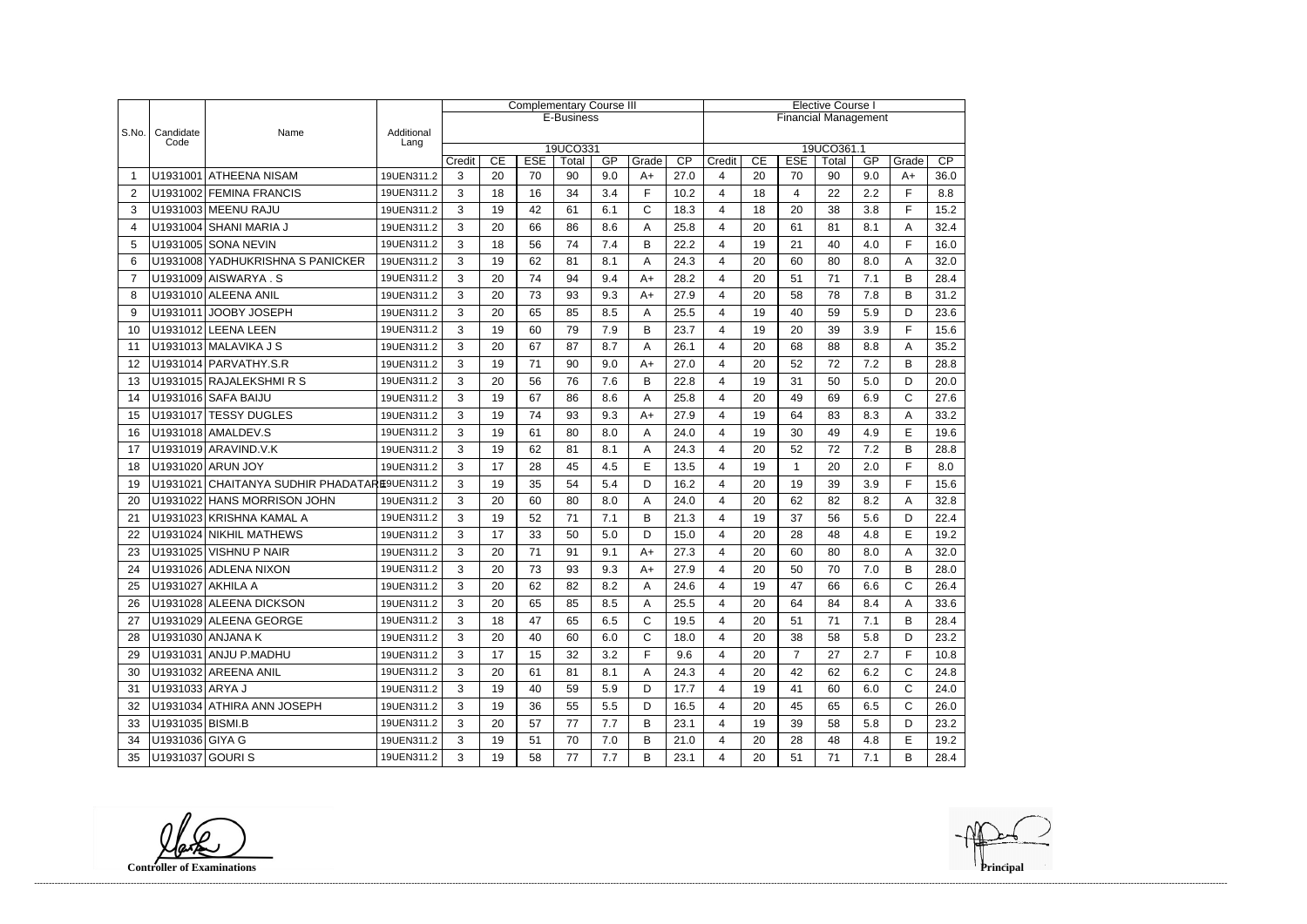|       |                   |                                |                    | <b>Complementary Course III</b> |                                                                                                                       |                |            |     |              |                             |                         | <b>Elective Course I</b> |                |          |     |              |      |  |  |
|-------|-------------------|--------------------------------|--------------------|---------------------------------|-----------------------------------------------------------------------------------------------------------------------|----------------|------------|-----|--------------|-----------------------------|-------------------------|--------------------------|----------------|----------|-----|--------------|------|--|--|
|       |                   |                                |                    |                                 |                                                                                                                       |                | E-Business |     |              | <b>Financial Management</b> |                         |                          |                |          |     |              |      |  |  |
| S.No. | Candidate<br>Code | Name                           | Additional<br>Lang |                                 |                                                                                                                       |                |            |     |              |                             |                         |                          |                |          |     |              |      |  |  |
|       |                   |                                |                    | Credit                          | 19UCO331<br>19UCO361.1<br>CE<br><b>ESE</b><br>GP<br>CP<br>CE<br><b>ESE</b><br>GP<br>Grade<br>Credit<br>Total<br>Total |                |            |     |              |                             |                         |                          |                |          |     | Grade        | CP   |  |  |
| 36    |                   | U1931038 JANANY.J              | 19UEN311.2         | 3                               | 17                                                                                                                    | 5              | 22         | 2.2 | F            | 6.6                         | 4                       | 19                       | $\overline{2}$ | 21       | 2.1 | F            | 8.4  |  |  |
| 37    | U1931039 JANET.X  |                                | 19UEN311.2         | 3                               | 19                                                                                                                    | 55             | 74         | 7.4 | B            | 22.2                        | 4                       | 19                       | 41             | 60       | 6.0 | $\mathsf{C}$ | 24.0 |  |  |
| 38    |                   | U1931040 JINZA.J.BENJAMIN      | 19UEN311.2         | 3                               | 18                                                                                                                    | 30             | 48         | 4.8 | E            | 14.4                        | 4                       | 19                       | 18             | 37       | 3.7 | E            | 14.8 |  |  |
| 39    |                   | U1931041 JYOTHIKA P            | 19UEN311.2         | 3                               | 17                                                                                                                    | 28             | 45         | 4.5 | E            | 13.5                        | 4                       | 20                       | 23             | 43       | 4.3 | F            | 17.2 |  |  |
| 40    |                   | U1931042 MOBI JACOB            | 19UEN311.2         | 3                               | 20                                                                                                                    | 67             | 87         | 8.7 | A            | 26.1                        | 4                       | 20                       | 49             | 69       | 6.9 | $\mathsf{C}$ | 27.6 |  |  |
| 41    |                   | U1931043 NANCY SAJEEV          | 19UEN311.2         | 3                               | 20                                                                                                                    | 52             | 72         | 7.2 | B            | 21.6                        | $\overline{4}$          | 20                       | 47             | 67       | 6.7 | $\mathsf{C}$ | 26.8 |  |  |
| 42    |                   | U1931044 PRINCY GEORGE         | 19UEN311.2         | 3                               | 20                                                                                                                    | 75             | 95         | 9.5 | $A+$         | 28.5                        | 4                       | 20                       | 65             | 85       | 8.5 | A            | 34.0 |  |  |
| 43    | U1931045 RUPA.S   |                                | 19UEN311.2         | 3                               | 17                                                                                                                    | 41             | 58         | 5.8 | D            | 17.4                        | 4                       | 19                       | 10             | 29       | 2.9 | F            | 11.6 |  |  |
| 44    |                   | U1931046 S.E.AMALA             | 19UEN311.2         | 3                               | 18                                                                                                                    | 28             | 46         | 4.6 | E            | 13.8                        | 4                       | 20                       | 22             | 42       | 4.2 | F            | 16.8 |  |  |
| 45    |                   | U1931047 SANCHANA.M            | 19UEN311.2         | 3                               | 18                                                                                                                    | 57             | 75         | 7.5 | B            | 22.5                        | 4                       | 20                       | 45             | 65       | 6.5 | C            | 26.0 |  |  |
| 46    |                   | U1931048 SINCY JOSE            | 19UEN311.2         | 3                               | 20                                                                                                                    | 62             | 82         | 8.2 | A            | 24.6                        | 4                       | 20                       | 64             | 84       | 8.4 | A            | 33.6 |  |  |
| 47    |                   | U1931049 SONA ANNA SHAJ        | 19UEN311.2         | 3                               | 19                                                                                                                    | 70             | 89         | 8.9 | A            | 26.7                        | 4                       | 20                       | 61             | 81       | 8.1 | A            | 32.4 |  |  |
| 48    |                   | U1931050 SONA ELIZABETH        | 19UEN311.2         | 3                               | 19                                                                                                                    | 57             | 76         | 7.6 | B            | 22.8                        | 4                       | 20                       | 35             | 55       | 5.5 | D            | 22.0 |  |  |
| 49    |                   | U1931051 TIRZAH SUSAN THOMAS   | 19UEN311.2         | 3                               | 19                                                                                                                    | 60             | 79         | 7.9 | B            | 23.7                        | 4                       | 20                       | 49             | 69       | 6.9 | $\mathsf{C}$ | 27.6 |  |  |
| 50    |                   | U1931052 VARSHA SHAJI          | 19UEN311.2         | 3                               | 17                                                                                                                    | $\overline{7}$ | 24         | 2.4 | E            | 7.2                         | 4                       | 19                       | 3              | 22       | 2.2 | E            | 8.8  |  |  |
| 51    |                   | U1931053 ABHISHEK BABU         | 19UEN311.2         | 3                               | 17                                                                                                                    | 35             | 52         | 5.2 | D            | 15.6                        | 4                       | 20                       | 1              | 21       | 2.1 | F            | 8.4  |  |  |
| 52    |                   | U1931054 ABIN JACOB JOHN       | 19UEN311.2         | 3                               | 17                                                                                                                    | 50             | 67         | 6.7 | $\mathsf{C}$ | 20.1                        | 4                       | 20                       | 18             | 38       | 3.8 | F            | 15.2 |  |  |
| 53    |                   | U1931055 AGNEL AJITH           | 19UEN311.2         | 3                               | $\Omega$                                                                                                              | Ab             | 0          | 0.0 | E            | 0.0                         | 4                       | $\Omega$                 | Ab             | $\Omega$ | 0.0 | F            | 0.0  |  |  |
| 54    |                   | U1931056 AJITH N SARMA         | 19UEN311.2         | 3                               | 17                                                                                                                    | 60             | 77         | 7.7 | B            | 23.1                        | 4                       | 20                       | 34             | 54       | 5.4 | D            | 21.6 |  |  |
| 55    |                   | U1931057 AKASH ANTONY          | 19UEN311.2         | 3                               | 17                                                                                                                    | 67             | 84         | 8.4 | A            | 25.2                        | 4                       | 20                       | 60             | 80       | 8.0 | A            | 32.0 |  |  |
| 56    |                   | U1931059 ALEN SILVESTER MILTON | 19UEN311.2         | 3                               | 17                                                                                                                    | 50             | 67         | 6.7 | $\mathbf C$  | 20.1                        | 4                       | 20                       | 1              | 21       | 2.1 | F            | 8.4  |  |  |
| 57    |                   | U1931060 AMAL HARI             | 19UEN311.2         | 3                               | 17                                                                                                                    | 35             | 52         | 5.2 | D            | 15.6                        | 4                       | 20                       | 0              | 20       | 2.0 | F            | 8.0  |  |  |
| 58    |                   | U1931061 AMAL KRISHNA P V      | 19UEN311.2         | 3                               | 18                                                                                                                    | 54             | 72         | 7.2 | B            | 21.6                        | 4                       | 20                       | 43             | 63       | 6.3 | $\mathsf{C}$ | 25.2 |  |  |
| 59    |                   | U1931062 ASWAN V               | 19UEN311.2         | 3                               | 17                                                                                                                    | 34             | 51         | 5.1 | D            | 15.3                        | 4                       | 20                       | 15             | 35       | 3.5 | E            | 14.0 |  |  |
| 60    |                   | U1931063 DHANUS NAIR S         | 19UEN311.2         | 3                               | 17                                                                                                                    | 36             | 53         | 5.3 | D            | 15.9                        | 4                       | 20                       | 35             | 55       | 5.5 | D            | 22.0 |  |  |
| 61    | U1931064 ELROY.S  |                                | 19UEN311.2         | 3                               | 17                                                                                                                    | 56             | 73         | 7.3 | B            | 21.9                        | 4                       | 19                       | 15             | 34       | 3.4 | F            | 13.6 |  |  |
| 62    |                   | U1931065 GOODWIN M XAVIOUR     | 19UEN311.2         | 3                               | 19                                                                                                                    | 64             | 83         | 8.3 | A            | 24.9                        | $\overline{\mathbf{4}}$ | 20                       | 28             | 48       | 4.8 | Е            | 19.2 |  |  |
| 63    |                   | U1931066 MUHAMMAD ANAZ N       | 19UEN311.2         | 3                               | 19                                                                                                                    | 50             | 69         | 6.9 | $\mathsf{C}$ | 20.7                        | 4                       | 19                       | 39             | 58       | 5.8 | D            | 23.2 |  |  |
| 64    |                   | U1931067 ROSHAN RAFI           | 19UEN311.2         | 3                               | 19                                                                                                                    | 50             | 69         | 6.9 | $\mathsf{C}$ | 20.7                        | 4                       | 20                       | 46             | 66       | 6.6 | $\mathsf{C}$ | 26.4 |  |  |
| 65    |                   | U1931068 SONU SEBASTIAN        | 19UEN311.2         | 3                               | 17                                                                                                                    | 40             | 57         | 5.7 | D            | 17.1                        | 4                       | 20                       | 38             | 58       | 5.8 | D            | 23.2 |  |  |
| 66    |                   | U1931069 SREEJITH S            | 19UEN311.2         | 3                               | 17                                                                                                                    | 37             | 54         | 5.4 | D            | 16.2                        | 4                       | 19                       | $\mathbf 0$    | 19       | 1.9 | F            | 7.6  |  |  |
| 67    |                   | U1931070 VIGHNESH B            | 19UEN311.2         | 3                               | 19                                                                                                                    | 71             | 90         | 9.0 | $A+$         | 27.0                        | $\overline{\mathbf{4}}$ | 19                       | 70             | 89       | 8.9 | A            | 35.6 |  |  |
| 68    |                   | U1931071 VISHNU.B              | 19UEN311.2         | 3                               | 17                                                                                                                    | 35             | 52         | 5.2 | D            | 15.6                        | 4                       | 19                       | 29             | 48       | 4.8 | E            | 19.2 |  |  |
| 69    |                   | U1931072 VISHNU.M              | 19UEN311.2         | 3                               | 17                                                                                                                    | 35             | 52         | 5.2 | D            | 15.6                        | $\overline{4}$          | 19                       | 3              | 22       | 2.2 | F            | 8.8  |  |  |

**Controller of Examinations** 

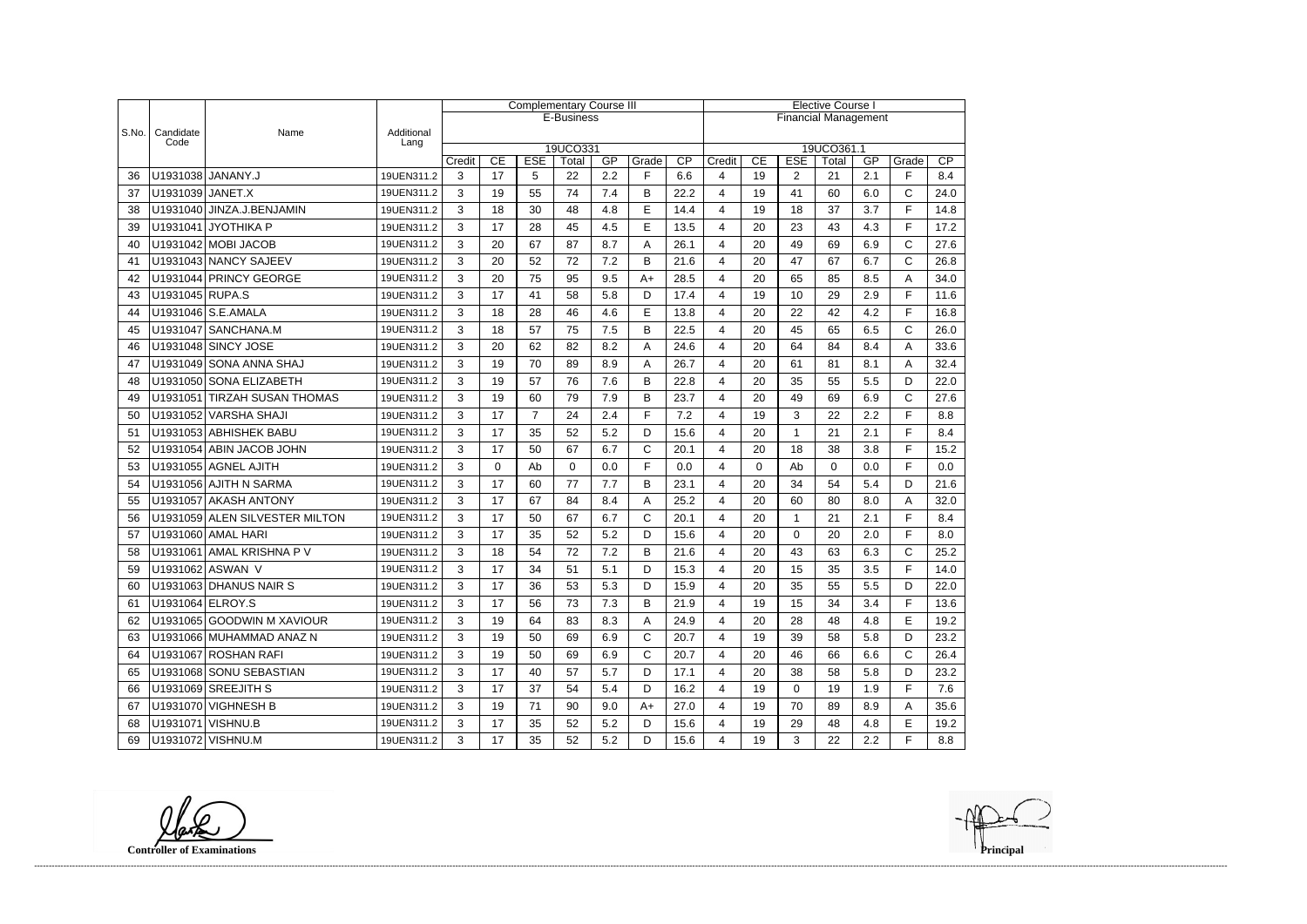|                 |                         |                                     |                    | Language Course V        |    |            |       |     |       |                 |                |                |              |               |
|-----------------|-------------------------|-------------------------------------|--------------------|--------------------------|----|------------|-------|-----|-------|-----------------|----------------|----------------|--------------|---------------|
|                 |                         |                                     |                    |                          |    |            |       |     |       |                 |                |                |              |               |
| S.No.           | Candidate<br>Code       | Name                                | Additional<br>Lang |                          |    |            |       |     |       |                 | Total          | <b>SCPA</b>    | Grade        | Result        |
|                 |                         |                                     |                    | Credit                   | CE | <b>ESE</b> | Total | GP  | Grade | $\overline{CP}$ |                |                |              |               |
| -1              | U1931001                | <b>ATHEENA NISAM</b>                | 19UEN311.2         | $\overline{\mathcal{L}}$ | 20 | 71         | 91    | 9.1 | $A+$  | 36.4            | 189.5          | 9.02           | $A+$         | PASSED        |
| $\overline{2}$  |                         | U1931002 FEMINA FRANCIS             | 19UEN311.2         | 4                        | 18 | 52         | 70    | 7.0 | B     | 28.0            | $\blacksquare$ | $\overline{a}$ | F            | <b>FAILED</b> |
| 3               |                         | U1931003 MEENU RAJU                 | 19UEN311.2         | 4                        | 17 | 54         | 71    | 7.1 | В     | 28.4            | $\blacksquare$ |                | F            | <b>FAILED</b> |
| 4               |                         | U1931004 SHANI MARIA J              | 19UEN311.2         | $\overline{4}$           | 19 | 62         | 81    | 8.1 | Α     | 32.4            | 170.5          | 8.12           | A            | PASSED        |
| 5               |                         | U1931005 SONA NEVIN                 | 19UEN311.2         | 4                        | 20 | 68         | 88    | 8.8 | Α     | 35.2            | $\blacksquare$ | $\blacksquare$ | F            | <b>FAILED</b> |
| 6               |                         | U1931008 YADHUKRISHNA S PANICKER    | 19UEN311.2         | 4                        | 19 | 62         | 81    | 8.1 | Α     | 32.4            | 161.5          | 7.69           | B            | PASSED        |
| $\overline{7}$  |                         | U1931009 AISWARYA.S                 | 19UEN311.2         | 4                        | 19 | 66         | 85    | 8.5 | Α     | 34.0            | 171.7          | 8.18           | A            | <b>PASSED</b> |
| 8               |                         | U1931010 ALEENA ANIL                | 19UEN311.2         | 4                        | 20 | 71         | 91    | 9.1 | A+    | 36.4            | 184.3          | 8.78           | A            | <b>PASSED</b> |
| 9               |                         | U1931011 JOOBY JOSEPH               | 19UEN311.2         | 4                        | 19 | 59         | 78    | 7.8 | B     | 31.2            | 149.7          | 7.13           | B            | PASSED        |
| 10              |                         | U1931012 LEENA LEEN                 | 19UEN311.2         | 4                        | 19 | 66         | 85    | 8.5 | Α     | 34.0            | $\blacksquare$ | $\overline{a}$ | F            | <b>FAILED</b> |
| 11              |                         | U1931013 MALAVIKA J S               | 19UEN311.2         | 4                        | 19 | 62         | 81    | 8.1 | Α     | 32.4            | 178.3          | 8.49           | Α            | PASSED        |
| 12              |                         | U1931014 PARVATHY.S.R               | 19UEN311.2         | 4                        | 20 | 66         | 86    | 8.6 | Α     | 34.4            | 171.5          | 8.17           | A            | <b>PASSED</b> |
| 13              |                         | U1931015 RAJALEKSHMIRS              | 19UEN311.2         | 4                        | 20 | 70         | 90    | 9.0 | $A+$  | 36.0            | 160.4          | 7.64           | B            | <b>PASSED</b> |
| 14              |                         | U1931016 SAFA BAIJU                 | 19UEN311.2         | $\overline{4}$           | 19 | 63         | 82    | 8.2 | А     | 32.8            | 161.8          | 7.70           | B            | PASSED        |
| 15              |                         | U1931017 TESSY DUGLES               | 19UEN311.2         | 4                        | 19 | 71         | 90    | 9.0 | A+    | 36.0            | 182.8          | 8.70           | A            | PASSED        |
| 16              |                         | U1931018 AMALDEV.S                  | 19UEN311.2         | 4                        | 19 | 66         | 85    | 8.5 | Α     | 34.0            | 158.9          | 7.57           | B            | PASSED        |
| 17              |                         | U1931019 ARAVIND.V.K                | 19UEN311.2         | 4                        | 19 | 71         | 90    | 9.0 | A+    | 36.0            | 166.5          | 7.93           | B            | <b>PASSED</b> |
| 18              |                         | U1931020 ARUN JOY                   | 19UEN311.2         | 4                        | 19 | 28         | 47    | 4.7 | E     | 18.8            | $\blacksquare$ | $\blacksquare$ | F            | <b>FAILED</b> |
| 19              | U1931021                | CHAITANYA SUDHIR PHADATARE9UEN311.2 |                    | 4                        | 17 | 32         | 49    | 4.9 | E     | 19.6            |                |                | F            | <b>FAILED</b> |
| 20              | U1931022                | <b>HANS MORRISON JOHN</b>           | 19UEN311.2         | 4                        | 19 | 71         | 90    | 9.0 | $A+$  | 36.0            | 165.0          | 7.86           | B            | PASSED        |
| 21              |                         | U1931023 KRISHNA KAMAL A            | 19UEN311.2         | 4                        | 17 | 61         | 78    | 7.8 | B     | 31.2            | 138.6          | 6.60           | C            | PASSED        |
| 22              |                         | U1931024 NIKHIL MATHEWS             | 19UEN311.2         | 4                        | 16 | 38         | 54    | 5.4 | D     | 21.6            | $\mathbf{r}$   | $\overline{a}$ | F            | <b>FAILED</b> |
| 23              |                         | U1931025 VISHNU P NAIR              | 19UEN311.2         | 4                        | 19 | 67         | 86    | 8.6 | Α     | 34.4            | 171.7          | 8.18           | A            | PASSED        |
| 24              |                         | U1931026 ADLENA NIXON               | 19UEN311.2         | 4                        | 19 | 71         | 90    | 9.0 | $A+$  | 36.0            | 169.4          | 8.07           | A            | PASSED        |
| 25              | U1931027 AKHILA A       |                                     | 19UEN311.2         | 4                        | 19 | 62         | 81    | 8.1 | A     | 32.4            | 168.5          | 8.02           | A            | <b>PASSED</b> |
| 26              |                         | U1931028 ALEENA DICKSON             | 19UEN311.2         | 4                        | 19 | 71         | 90    | 9.0 | A+    | 36.0            | 159.2          | 7.58           | B            | <b>PASSED</b> |
| 27              |                         | U1931029 ALEENA GEORGE              | 19UEN311.2         | 4                        | 19 | 62         | 81    | 8.1 | A     | 32.4            | 153.0          | 7.29           | B            | <b>PASSED</b> |
| 28              |                         | U1931030 ANJANA K                   | 19UEN311.2         | 4                        | 19 | 62         | 81    | 8.1 | A     | 32.4            | 135.8          | 6.47           | C            | <b>PASSED</b> |
| 29              |                         | U1931031 ANJU P.MADHU               | 19UEN311.2         | 4                        | 17 | 9          | 26    | 2.6 | F     | 10.4            | $\sim$         | $\sim$         | F            | <b>FAILED</b> |
| 30              |                         | U1931032 AREENA ANIL                | 19UEN311.2         | 4                        | 18 | 67         | 85    | 8.5 | A     | 34.0            | 155.4          | 7.40           | B            | PASSED        |
| 31              | U1931033   ARYA J       |                                     | 19UEN311.2         | 4                        | 18 | 71         | 89    | 8.9 | A     | 35.6            | 142.6          | 6.79           | $\mathsf{C}$ | <b>PASSED</b> |
| 32 <sup>2</sup> |                         | U1931034 ATHIRA ANN JOSEPH          | 19UEN311.2         | 4                        | 18 | 62         | 80    | 8.0 | Α     | 32.0            | 145.4          | 6.92           | $\mathsf{C}$ | <b>PASSED</b> |
| 33              | U1931035 BISMI.B        |                                     | 19UEN311.2         | 4                        | 18 | 64         | 82    | 8.2 | A     | 32.8            | 146.3          | 6.97           | C            | <b>PASSED</b> |
|                 | 34   U1931036 GIYA G    |                                     | 19UEN311.2         | 4                        | 18 | 62         | 80    | 8.0 | A     | 32.0            | $\sim$         | $\blacksquare$ | F.           | <b>FAILED</b> |
|                 | 35   U1931037   GOURI S |                                     | 19UEN311.2         | $\overline{4}$           | 18 | 63         | 81    | 8.1 | A     | 32.4            | 158.3          | 7.54           | B            | <b>PASSED</b> |

**Controller of Examinations Principal**